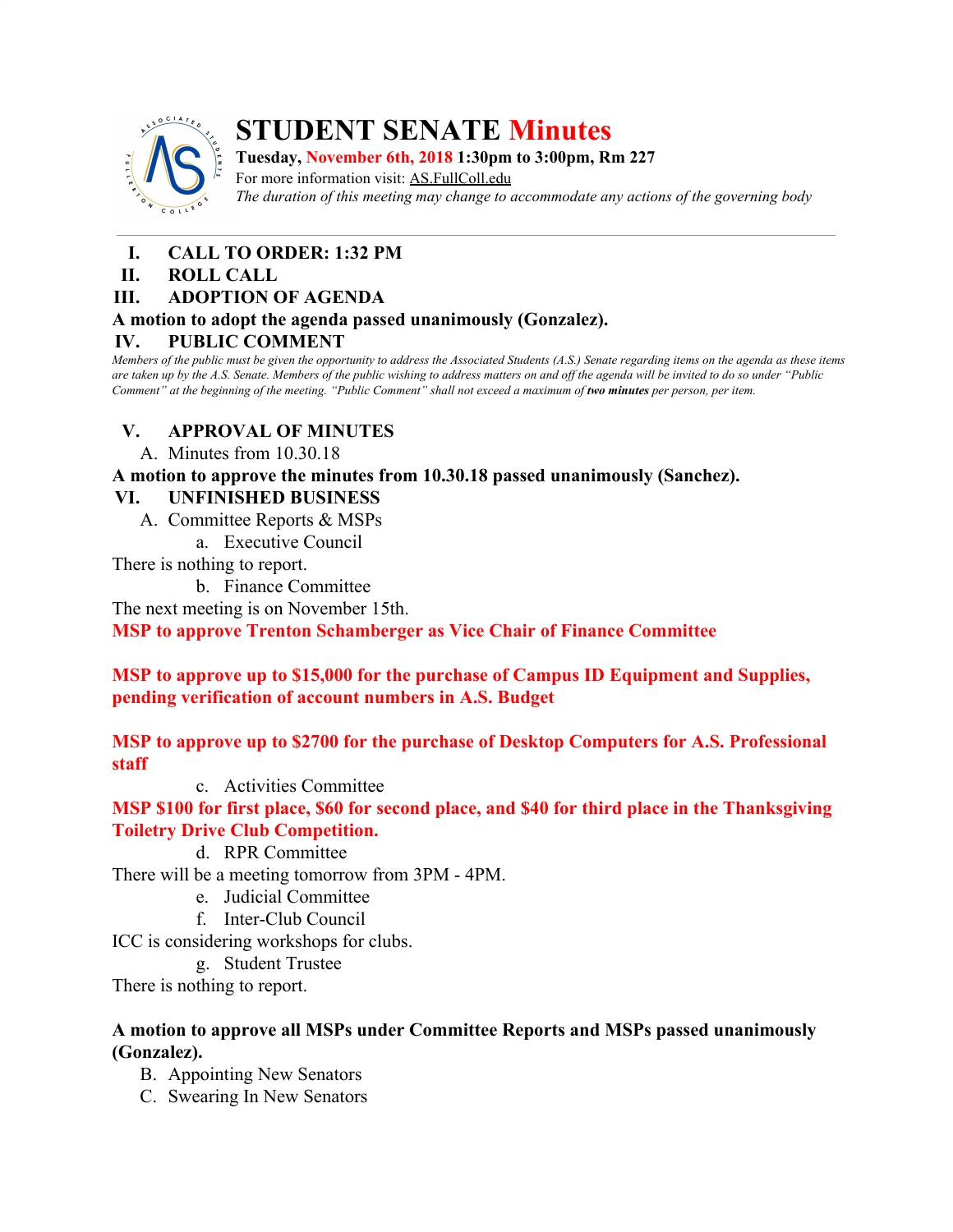#### D. Coke or Pepsi on Campus

We would like to request both companies to provide us with any environmentally friendly options or programs they may have available.

- E. Committee Appointments
- F. Senator of the Month

Javier Duarte was nominated as Student Senator for the month of October.

## **VII. NEW BUSINESS**

A. Parliamentary Procedure

A presentation was done regarding parliamentary procedure.

B. AS Table in Quad

**A motion to approve an AS table in the quad on a weekly basis starting in the Spring semester of 2019 was made (Gonzalez). Seconded.**

#### **A roll call vote was conducted. The motion passed unanimously.**

- C. SSCCC (GA) Debrief
- A.S. President Kazarian made a presentation regarding the resolutions discussed at GA. D. Winter Session Survey Taskforce
- **A motion to approve the creation of the Winter Session Survey Taskforce, beginning in Spring 2019 in order to survey the students about their experience with Winter Intersession passed unanimously (Gonzalez).**

E. Senate Food Drive Competition

**A motion to extend time by five minutes passed unanimously (Gonzalez).**

**A motion to have the Associated Students participate in the Senate Food Drive Competition passed unanimously (Untiveros).**

F. AS Newsletter

**A motion to create the AS newsletter that would be circulated once a month starting in the semester of Spring 2019 passed unanimously (Gonzalez).**

**A motion to extend time by five minutes passed unanimously (Gonzalez).**

## **VIII. ANNOUNCEMENTS**

Committee on the Environment is meeting today at 3:15PM. There is a fundraiser this Saturday at Yorba Linda School. There will be a special meeting on Thursday at 1:30 PM.

#### **A motion to adjourn the meeting at 3:08PM passed unanimously (Gonzalez).**

## **IX. ADJOURNMENT: 3:08 PM**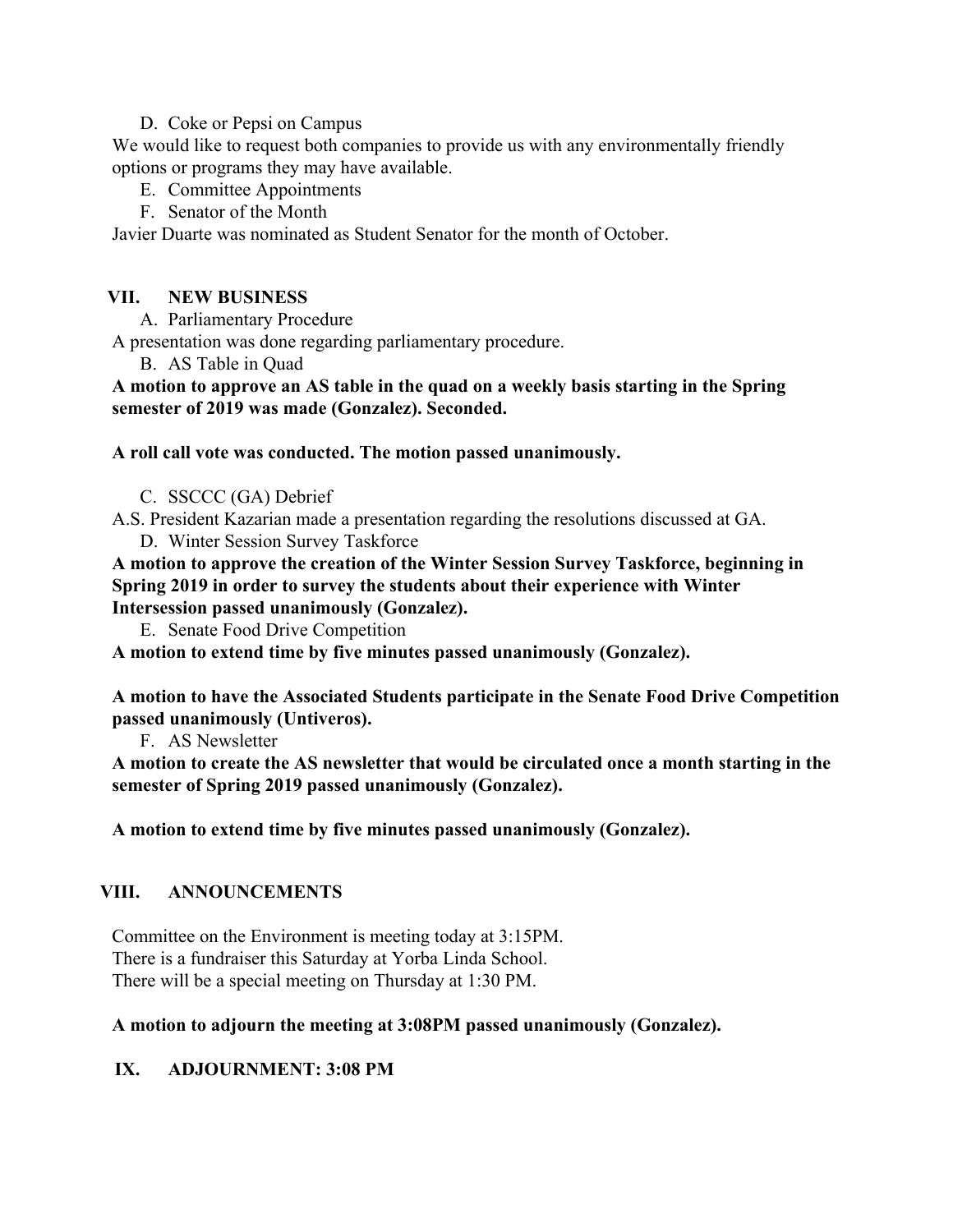# **Roll Call Vote — Weekly A.S. Table in Quad (11.6.18)**

|                | Name:                        | Position:                           | A.S. Table, Weekly |
|----------------|------------------------------|-------------------------------------|--------------------|
| 1              | Abbaali, Sana                | <b>Elected Senator</b>              |                    |
| $\overline{2}$ | Aguilar, Francina Avila      | <b>Elected Senator</b>              |                    |
| 3              | Ali, Zahrah                  | <b>Appointed Senator</b>            |                    |
| 4              | Almanza, Nallely Paloma      | <b>Elected Senator</b>              | A                  |
| 6              | Andino, Ashley               | <b>Elected Senator</b>              | A                  |
| 7              | Baltazar, Germaine           | <b>Elected Senator</b>              | A                  |
| 8              | Banal, Jacqueline            | <b>Appointed Senator</b>            | A                  |
| 9              | Casas, Zach                  | <b>Appointed Senator</b>            | A                  |
| 10             | Castaneda, Guadalupe Salazar | <b>Elected Senator</b>              |                    |
| 11             | Duarte, Javier               | <b>Elected Senator</b>              | A                  |
| 12             | Garzon, Hillary Guerrero     | <b>Appointed Senator</b>            |                    |
| 13             | Gonzalez, Augusto            | <b>Appointed Senator</b>            | A                  |
| 14             | Heziquio, Sergio             | <b>Elected Senator</b>              | Α                  |
| 16             | Hickey, Kyle                 | <b>Elected Senator</b>              | A                  |
| 17             | Kejejyan, Harutyun           | <b>Elected Senator</b>              |                    |
| 18             | Lee, Sangmin                 | <b>Elected Senator</b>              |                    |
| 19             | Lim, Trishia Claudine        | <b>Elected Senator</b>              | A                  |
| 21             | Perez, Tonatiuh              | <b>Elected Senator</b>              |                    |
| 22             | Regan, Kara                  | <b>Elected Senator</b>              |                    |
| 23             | Salcido, Emily               | <b>Appointed Senator</b>            | A                  |
| 24             | Sanchez, Laura               | <b>Elected Senator</b>              | A                  |
| 26             | Schamberger, Trenton         | <b>Appointed Senator</b>            | Α                  |
| 27             | Thompson, Annika             | <b>Elected Senator</b>              | A                  |
| 28             | Torres, Wendy Hernandez      | <b>Appointed Senator</b>            | A                  |
| 29             | Worthington, Hannah          | <b>Appointed Senator</b>            | A                  |
| 30             | Zhuang, Zi Jennifer          | <b>Elected Senator</b>              |                    |
| 34             | Reyes, Chloe Jane            | <b>ICC President</b>                |                    |
| 35             | Kavari, Raga                 | <b>VIce President of Records</b>    | A                  |
| 36             | Untiveros, Aaron             | <b>Vice-President of Activities</b> | A                  |
| 37             | Marnell, Michael             | AS VP of Finance                    | A                  |